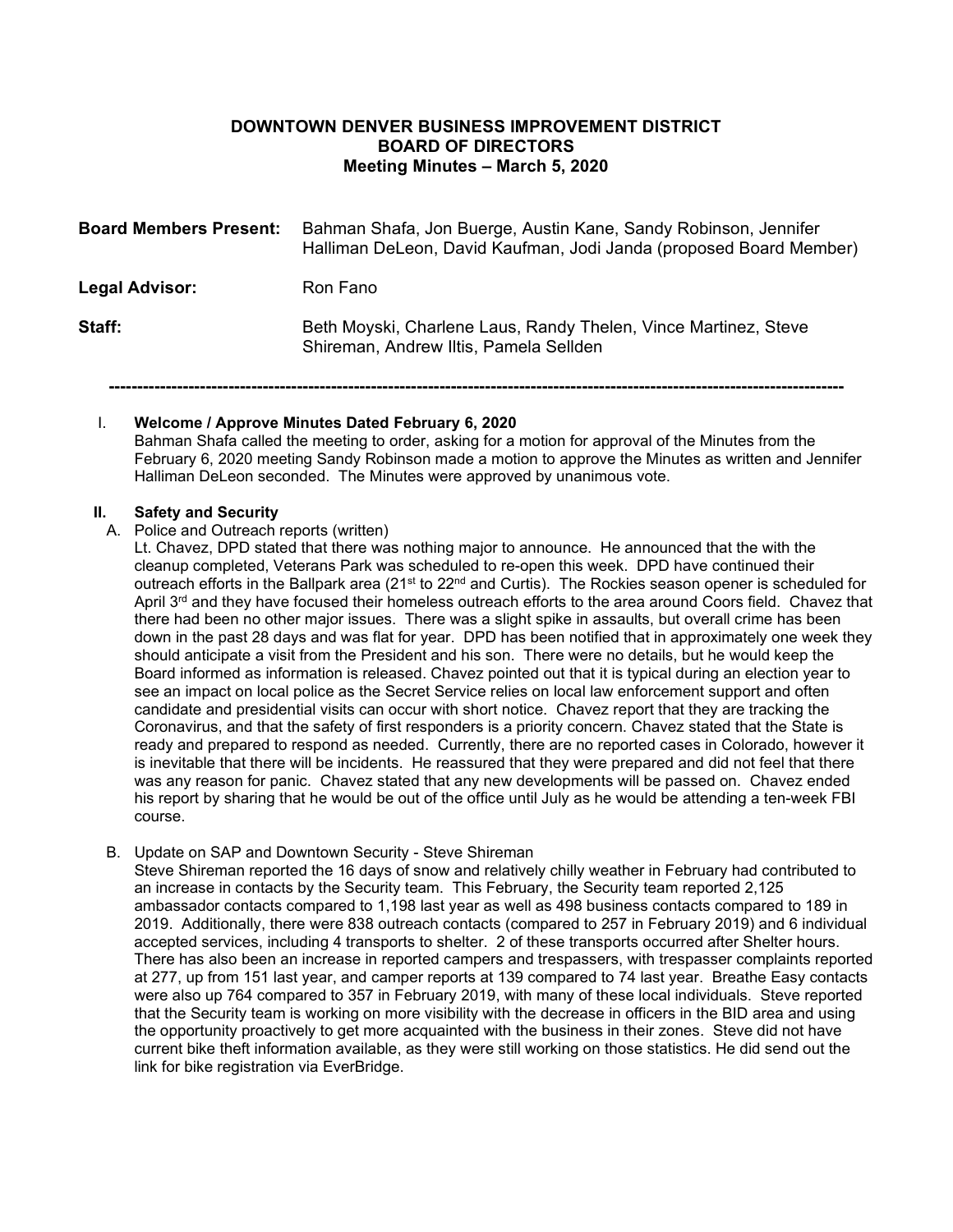## **III. Administrative**

### A. Presentation of 2019 Audit (Board Action)

Charlene Laus reported that the BID audit had been completed. She introduced the auditors, Emma Bodine and Steve Corder, who presented the final version of the Audit (attached) and reported that it was unmodified and what is referred to as a clean opinion. Emma explained that the audit was a statement of net position. She explained that a tax return was not necessary for the BID and the final version of the audit can be filed with the City. The auditors agreed that they felt the audit had gone well. Jon Buerge moved to accept the 2019 Audit and Sandy Robinson seconded. The audit was accepted by the Board by unanimous vote. Beth Moyski reported that the City would receive copies of the audit twice.

## **IV. Public Space Activation**

### A. Winter in the City 2019-2020 Review

Sharon Alton gave a brief summary of the 2019-2020 Winter in the City, starting with Parade of Lights, which showcases the City and its buildings, streets, and restaurants. The combined attendance for the 2 day parade was in excess of 500,000 people. Sharon reported that in 2020 sponsorships will be brought inhouse which will allow for operational savings of as much as \$95K. The success of this decision would be furthered by the fact that sponsorship renewals are easier to obtain.

Sharon also reported that the New Year's Eve fireworks shows resulted in packed streets, stating that they were the most crowded she had ever seen.

Despite having no budget for marketing, the Skyline Rink recorded approximately 40K skaters this season. This relates to the fact that attendance had drop to a low of 30K about 3 years ago. As a point of perspective, Sharon reported that the Southwest sponsorship had been \$400K and the attendance (with the availability of a larger marketing budget) ranged 40-50K per season. This year, the main sponsor for the Rink was the Avalanche (who have committed to expanding their sponsorship next year). The Avalanche sponsorship was \$20K. Since losing the Southwest sponsorship, the Rink was still able to offer free skating, but had to increase skate rental fees from \$2 to \$9. The Avalanche has indicated that they would like to add "try hockey" sessions as free events next season. This is a program that has received a positive response in the suburbs, often selling out the limited sessions (30 per session). The Avalanche has also indicated that they will reach out to their sponsors, asking them to get involved. Sharon stated that they will be bringing this sponsorship program in-house as well and will be developing kits for pitching all events as a whole. As for this year's budget, they are still waiting for the final numbers, but Sharon feels they are closed to breaking even. Sharon reminded the Board that the Rink is a DDP budget item.

Sharon Alton then reported on the upcoming season for the Skyline Park Beer Garden. Last year, the BID funded a new entrance, which helped to bring more attention to the Beer Garden last year. The Opening in June will be a DDP event and the Beer Garden will be open through October. They will be hosting corporate events again this summer, including DDP Council meetings. The Beer Garden is a permitted public place, a City park. Again, this year, they will be hosting Skyline games in the back part of the park, at 17<sup>th</sup> and Arapahoe, adding another aspect to the park.

### B. 16<sup>th</sup> Street Mall Reconstruction Update

Randy Thelen reported on the RFQ, describing it as a complex process. Three contractors have been selected to submit RFP's: Ames, Kiewit and PCL. The RFP is nearing a final draft, hoping to be ready in early April. Submittals will be due in September. Currently, they are working on public life aspects such as furnishings and framework that will be included in the RFP. Details of these items will be added later. Opportunities to add to the RFP will decrease to almost zero by June.

One important item being discussed is the future public restrooms and the issues involved. Current accessibility is not adequate. Current usage is attributed as about 50% downtown employees. Randy pointed out there needs to be recommendations for locations, a plan for maintenance and a discussion about who pays for the restrooms and maintenance. Currently, they are researching other markets, looking at hours and availability. They are considering how the current public restroom programs in other markets are functioning and what issues they are having.

### C. Commuter Survey (Results attached)

Andrew Iltis presented the results of the DDP Commuter Survey and the range of the survey. The DDP